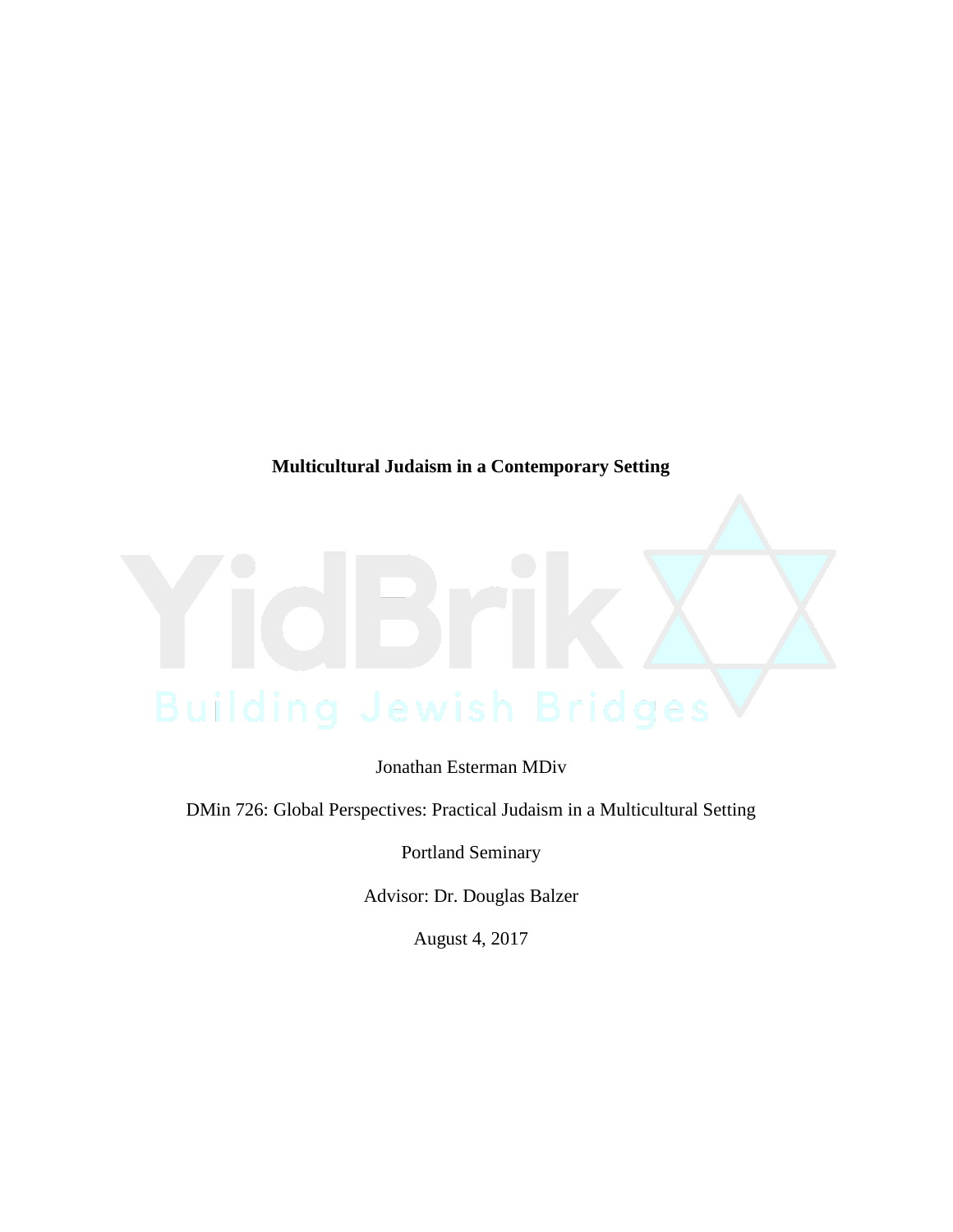## **Contents**

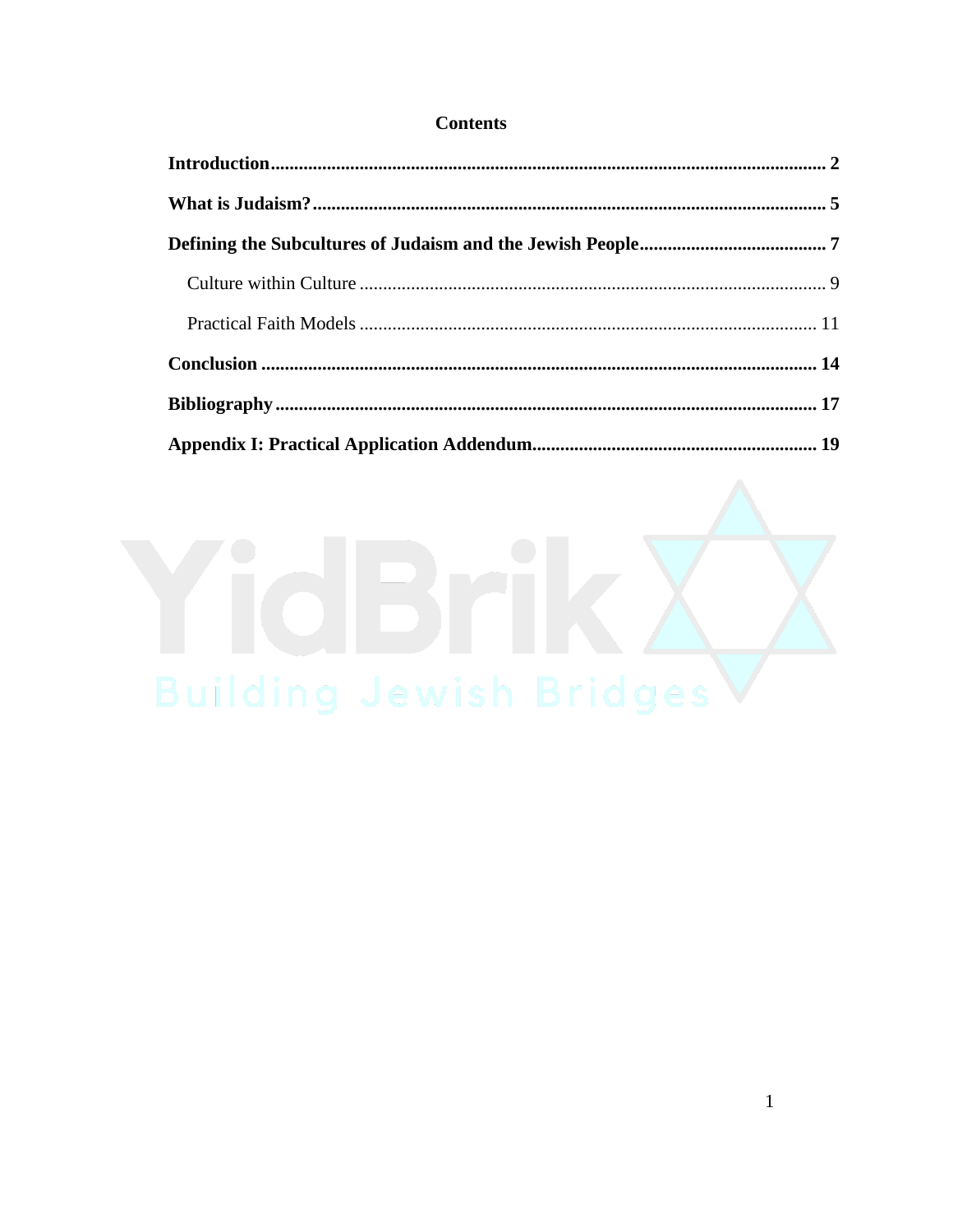#### **Introduction**

Judaism is, by far, a definite minority both in a religious as well as racial/ethnic consideration. Nonetheless, the impacts that the Jewish people, and Judaism as an extension, have had on the world are innumerable, forging even the very foundations of how the collective of humanity would define utopia, bringing a metaphoric heaven on earth scenario.<sup>1</sup> A 2016 estimate of the Jewish population worldwide resulted in an insignificant fourteen million when compared to the entire population of the planet being over seven billion.<sup>2</sup> As a result, the worldwide Jewish population is a feeble .2% (imagine being in a room with five hundred people - only one person in that room, statistically speaking, would be of Jewish ethnicity).<sup>3</sup> If the Jewish people make up less than one-quarter percent of the population of the world, then why does it seem to be that the Jewish people have such a high influence in society? Also, what does it mean to be Jewish? I will address the differences in this paper as I draw attention to the fascinating world of Judaism and the Jews.

As this essay will reveal, there are as many subcultures of Judaism as there are cultures in the world today. Each culture, tradition, and language in the world gives birth to another form of Jewish expression. The people called to be the light to the world

<sup>&</sup>lt;sup>1</sup> Ken Shapiro, "Worldperfect: The Jewish Impact on Civilization," recorded January 29, 2017, January 29, 2017, Portland, OR, Live Q&A.

<sup>&</sup>lt;sup>2</sup> For the literal-minded, the numerical representation is this:  $\sim$  14,000,000 compared to ~7,328,430,600.

<sup>&</sup>lt;sup>3</sup> "Vital Statistics: Jewish Population of the World (1882 - Present)," Jewish Virtual Library, accessed July 13, 2017. http://s.yonitu.de/2sVphP3. Calculated the numbers manually.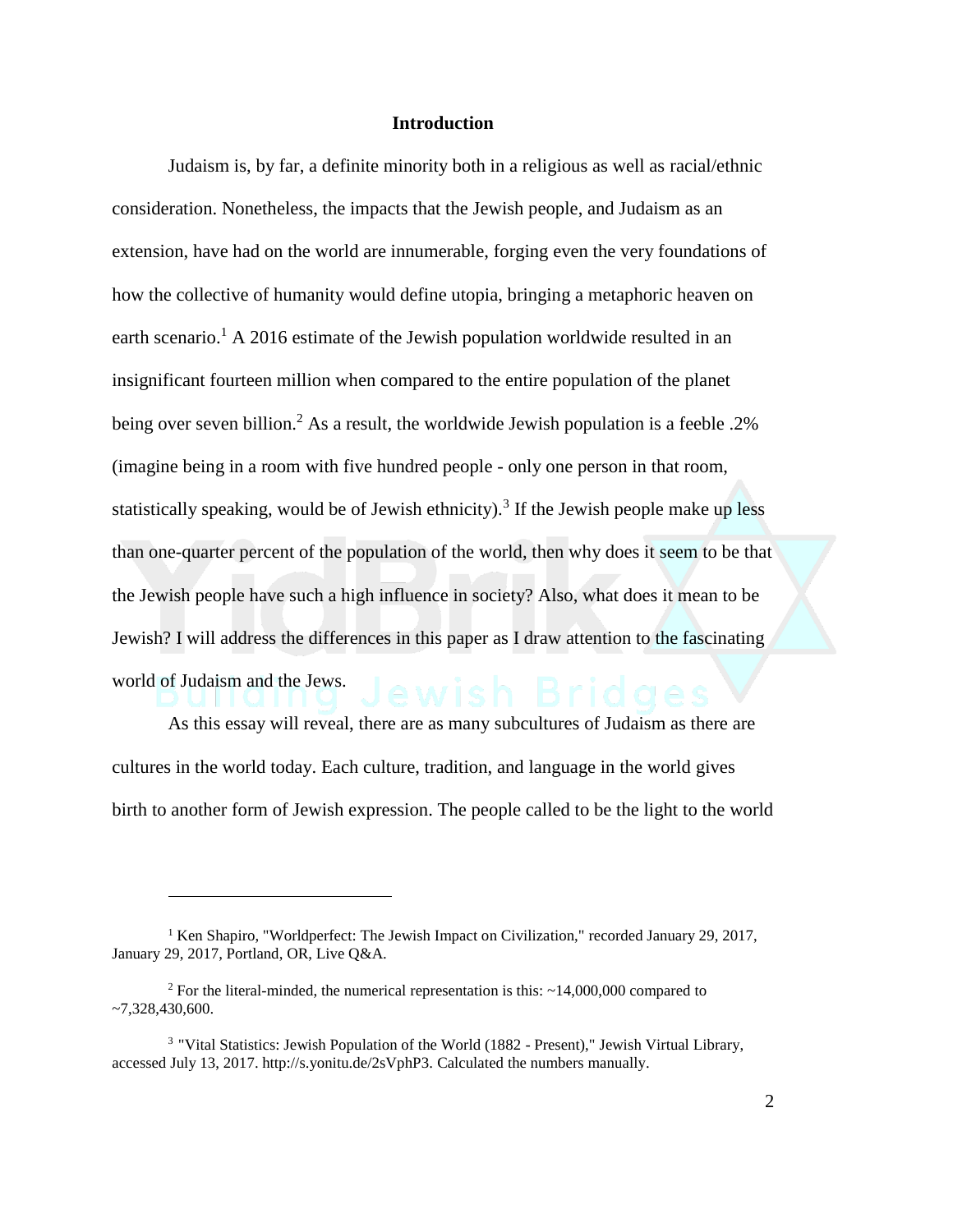are truly the only people that are so diverse as actually to be found in each and every culture. The dispersion of the Diaspora (both of them) has consequently led to every culture having its own Jewish subculture to express itself.

What is one to do with this knowledge? From a purely religious viewpoint, in educating evangelicals on how to understand better and befriend the Jewish people, there is much to learn. The Christian church charges itself with being a light to the nations, yet it fails to see how a nationhood of priests is already accomplishing that with greater success than their own missional attempts.<sup>4</sup> Christianity has much to learn from the multicultural diversity found within Judaism: one that embraces the differences yet remains essentially the same. Take Jewish people from the different cultures across the globe and put them together and an amazing thing can be observed: unity within the difference. While they may have different foods to make, they all have a Jewish origin. Each Jew will have a different assortment to bring to oneg, 5 but every family, regardless of location, will have a Seder during the first night (or two nights if outside of Israel) of Pesach.<sup>6</sup> While each speaks its own language, they can all commune together in Hebrew. Yiddish, Ladino, and otherwise form beautiful casual conversation, but

 $\overline{a}$ 

<sup>6</sup> Passover

<sup>&</sup>lt;sup>4</sup> Judaism interprets this command to be how one lives and loves, not evangelizes. Within Judaism there is no proselytizing, thus one's own love for Judaism must be reflected in how a Jew lives their life and faith. In comparison, many Christians focus on tracts and missions attempts but do not focus as heavily on personal love.

<sup>5</sup> Potluck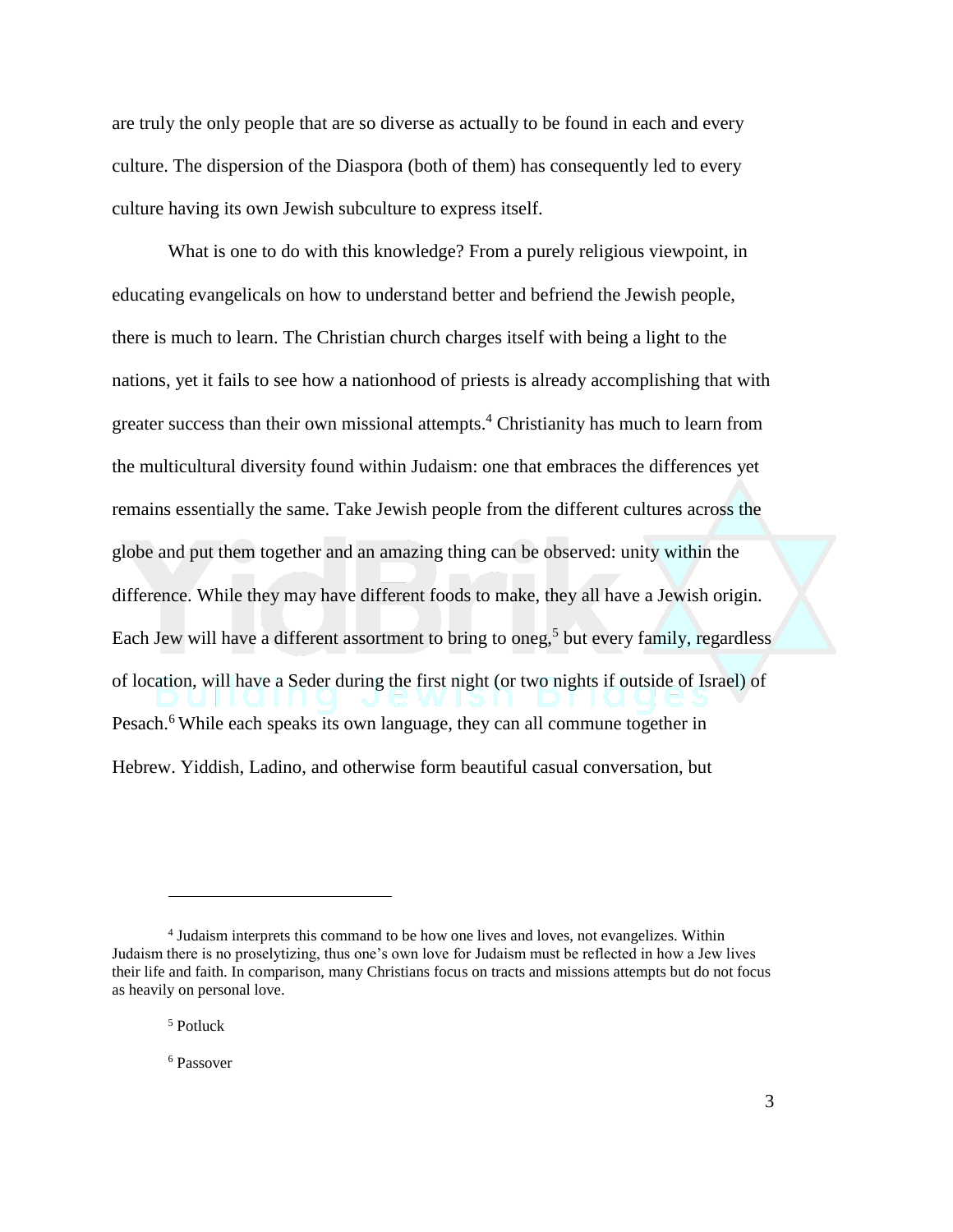everyone recognizes that Hebrew is the holy tongue and thus utilized for prayer.<sup>7</sup> While they all have different methods of labor, they all rest on shabbos<sup>8</sup> together.<sup>9</sup> While they all have different traditions and understandings of the world, they all worship HaShem together in the same fashion, chanting the same prayers with the same tunes in unity, passed down from generation to generation, retaining its essence of Jewish life, much like how the Oral Torah retained its purity to be codified into the Talmud.<sup>10</sup>

Judaism is different from other religions in that Judaism is baked into the very identity of the culture and people group. To be Jewish could be a religious affiliation, citizenship, cultural trend, etc. Outside of religiosity lies another layer of diversity as well: that of the subcultures transferred from one's raising. The most common groups, the "main three," are Sephardi, Ashkenazi, and Mizrahi. Each of these main groups has their own languages, traditions, and observances. Outside of the main three are even more differing varieties of Jewish living from a cultural assimilation. In fact, this was the main goal of this research: how much of Judaism has been affected by assimilation and how has Judaism remained standing when compared to its alternatives, despite the

<sup>&</sup>lt;sup>7</sup> Reform and Conservative synagogues will have their services in the local language. Orthodox synagogues will recite everything in Hebrew (with a small message in the local language). Despite these differences, every Jew has a recognition of how sacred Hebrew is. Hebrew is a language built around prayer and song, and the saying goes, "if you don't have anything nice to say, say it in Yiddish."

<sup>8</sup> Shabbat, Sabbath.

<sup>9</sup> How Shabbat is observed differs per group, and there is always a deviation for every norm, but the general understanding is to avoid the forms of work mentioned in the Torah, the 39 melichot, the best one can. Differences in observances tend to be more prevalent with modern technologies and their application.

 $10$  The only difference here being Hebrew versus common tongue, etc.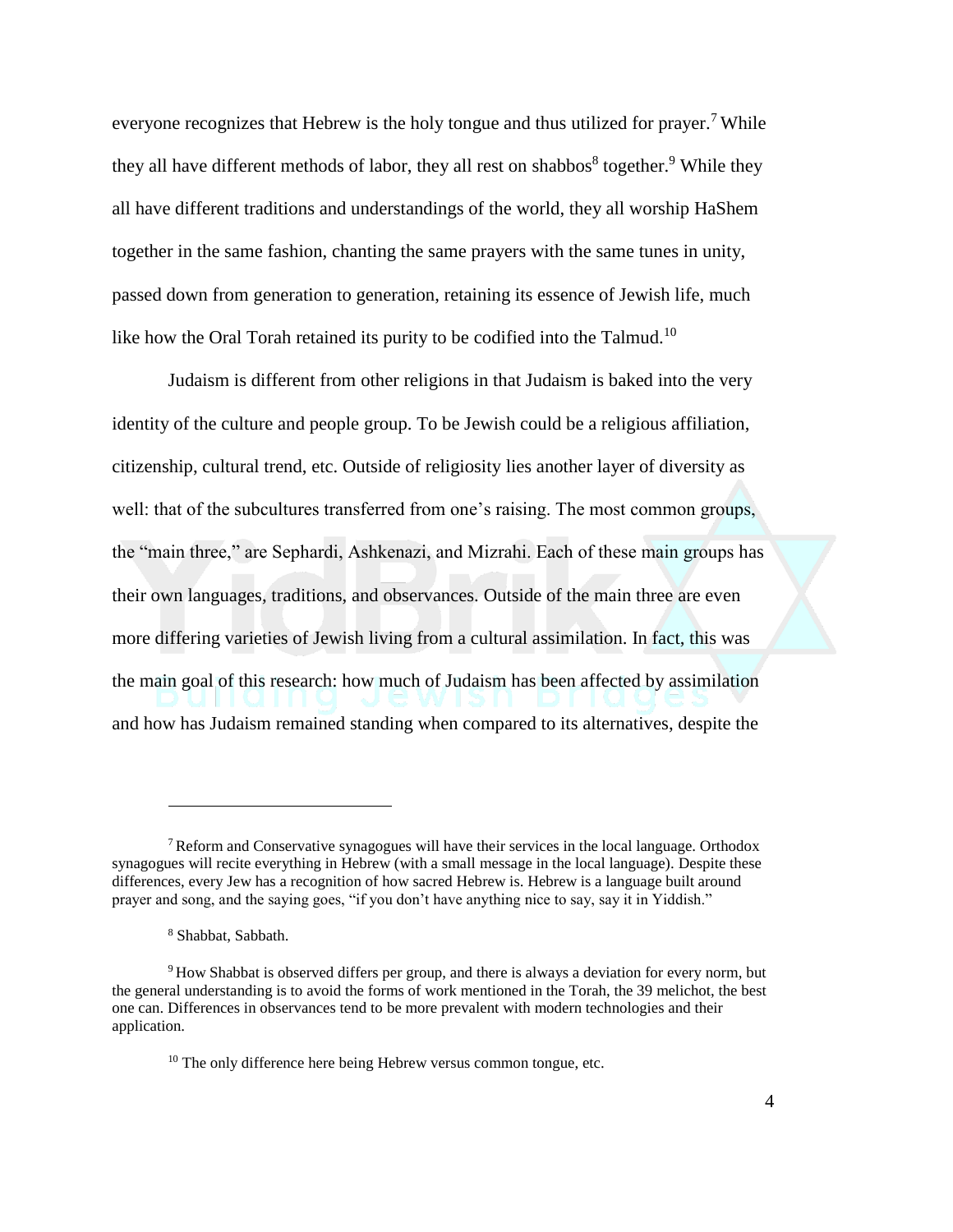risk of assimilation? I assert that Judaism retains its unique profile and identity, every subculture included, not only sanctifying key traditions that prevent assimilation but also by identifying new traditions and observances in contemporary cultures that are then appropriated into the Jewish way of life. Additionally, while Judaism can be broken down into a nearly infinite number of subcultures, Judaism as a whole is a united front as a result of shared basic traditional components that clearly define a Jewish lifestyle, either Haredi<sup>11</sup> in praxis or completely unengaged.

This essay will first examine what it means to be Jewish in a broad sense, outlining the key highlights of the religious versus ethnic struggle as well as the layers of acceptance and identity confirmation. From there, we must define the subcultures of Judaism and the Jewish people. Within the subculture component, the "big three" cultures (Sephardi, Ashkenazi, and Mizrahi) are briefly discussed, leaving room for elaboration on the concept of a culture within a culture and bringing the content together for a practical faith model. Just as a number dot diagram fills in the outline of the drawing, so too will this essay provide these items to lead to the coloring of the project: looking at the concept of identity, assimilation, and appropriation within a Jewish context. To conclude, a Practical Application Addendum<sup>12</sup> is provided to take the information provided and transform it into how I can personally apply this to my own dissertation process and life.

#### **What is Judaism?**

<sup>&</sup>lt;sup>11</sup> Ultra-Orthodox

<sup>&</sup>lt;sup>12</sup> See Appendix I.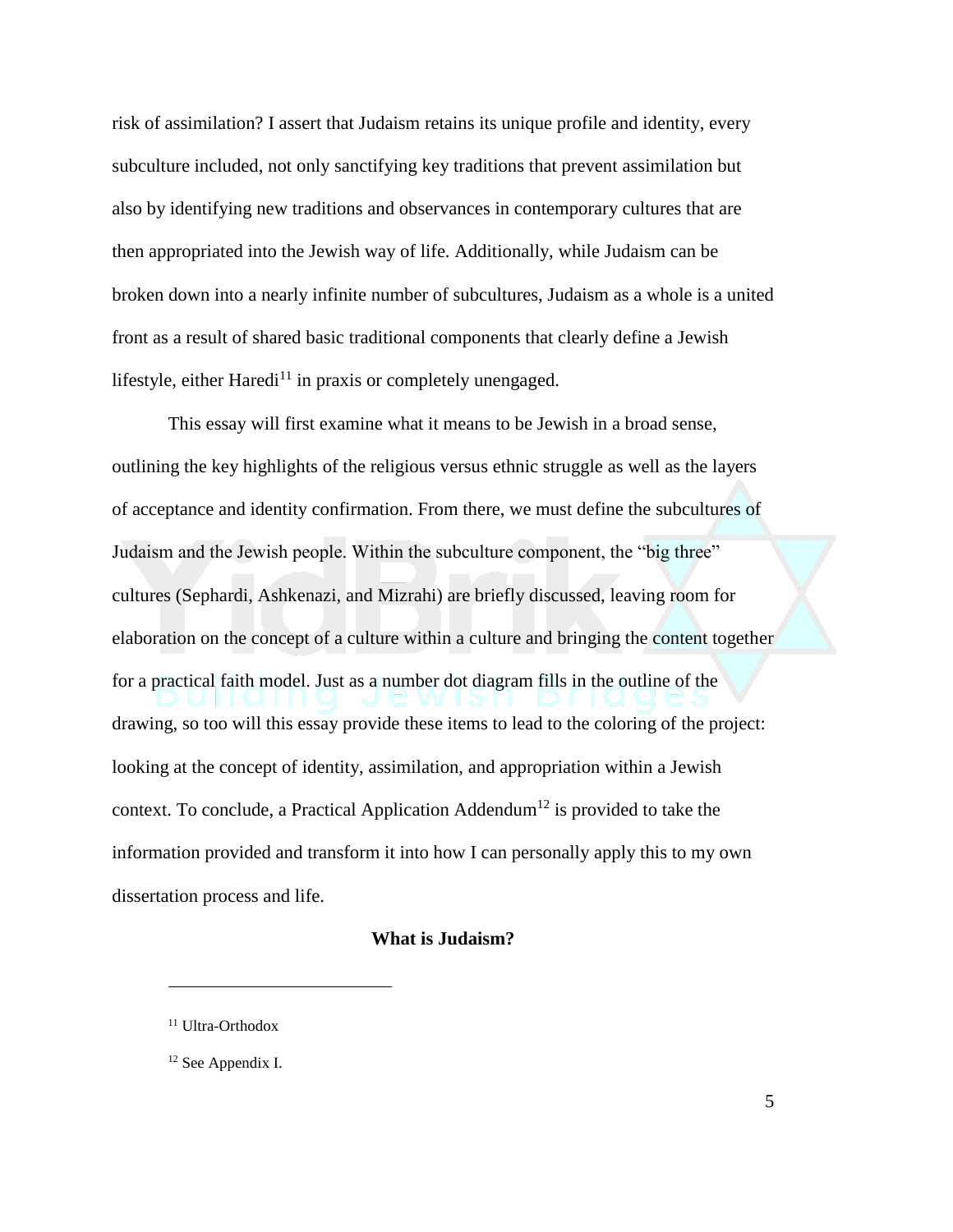What does it mean to be Jewish? This is a particularly tricky question to answer, since being Jewish can mean many different things: observant ethnic Jew, ethnic nonobservant Jew, non-ethnic observant Jew (convert), and non-ethnic non-observant Jew (former convert). Judaism functions as both a racial/ethnic identity as well as a religion. Within halachah, $^{13}$  one is only a Jew if they are born of a Jewish mother or are a convert.<sup>14</sup> Despite this, one who converts is granted full status as a Jew and held in high esteem, since not being obligated to be Jewish, they still chose the regimented lifestyle.<sup>15</sup> So how can this question be adequately considered and answered? Judaism as a people group is a debate even within Jewish circles. This is one extreme end of the debate, which can be understood with the notion that a conversion to Judaism grants the convert full status as a Jew by birth.<sup>16</sup> However, despite this practice, one can run a genetic test to determine how much of an ethnic identity an Ashkenazi Jew may have.<sup>17</sup> While this profile can be looked at, there needs to be a clear definition between religious Judaism and ethnic Judaism. As already discussed, one can be an ethnic Jew but not a halakhic Jew. In my personal situation, my father being the first Levite in our lineage to marry a non-Jew, I have a stronger concentration of Ashkenazi genetic makeup than

<sup>&</sup>lt;sup>13</sup> Jewish law in respect to Torah-observance.

<sup>14</sup> Ronald H. Isaacs, *Becoming Jewish: A Handbook for Conversion* (New York: Rabbinical Assembly, 1993), 7-12.

<sup>15</sup> Joseph Telushkin, *Jewish Literacy: The Most Important Things to Know About the Jewish Religion, Its People, and Its History*, Revised ed. (New York: William Morrow, 2008), 601.

<sup>16</sup> Isaacs, 7-12.

<sup>17</sup> "Ancestry DNA Testing," 23andMe, accessed July 14, 2017. https://www.23andme.com/dnaancestry/.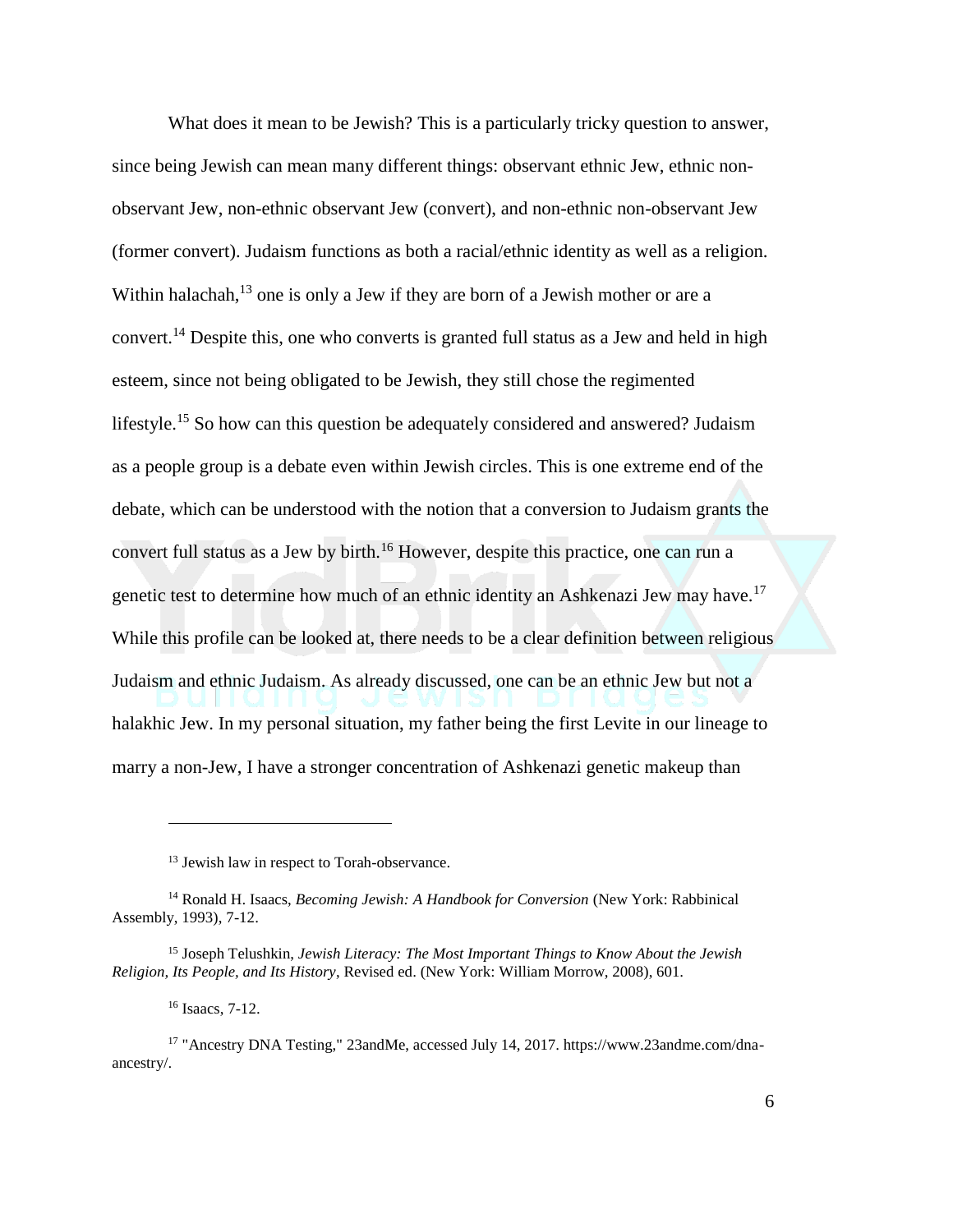many in the local Jewish community. With my mother not being Jewish, the only way I can secure a Jewish identity is by either providing documentation that shows she was Jewish but did not realize it or by converting to Judaism. Thus, while I am prone to all of the health conditions that go with Ashkenazi descent, $18 \text{ my}$  Jewish blood only serves as an ethnic identity, not a religious one.

With this in consideration, we must recognize the difference between religious Judaism and ethnic Judaism. The two are inexplicably linked, however, with the religion being tied to the people group, so the easiest way to discuss the matter is to recognize that Judaism is an ethnicity. Just as one can marry into another culture, so we can, therefore treat converts in a similar status. While not carrying the genetic makeup that exists from Mt. Sinai, Jews by choice take on the identity of Judaism in a way that, especially given the risk of being identified as Jewish, earns them the right to be considered Jewish in all regards, just not as much at risk of the genetic challenges than many Jews by birth.<sup>19</sup>

#### **Defining the Subcultures of Judaism and the Jewish People**

Within the larger umbrella of Judaism and what it means to be a Jew, there are the subcultures that are based out of locale, language, and tradition. The Jewish people are typically divided into three main subcultures: Sephardi, Ashkenazi, and Mizrahi. While the Sephardic and Ashkenazi communities have retained a semblance of the

<sup>&</sup>lt;sup>18</sup> "Jews and Genetic Disease: Why Testing for Genetic Disorders Is Important If You Have Jewish Ancestry," accessed July 14, 2017. https://jscreen.org/reasons-for-genetic-testing/.

 $19$  Maimonides takes the lenient position in that if one is willing to identify as Jewish, then they should be considered Jewish solely on the risk of anti-Semitic dangers alone.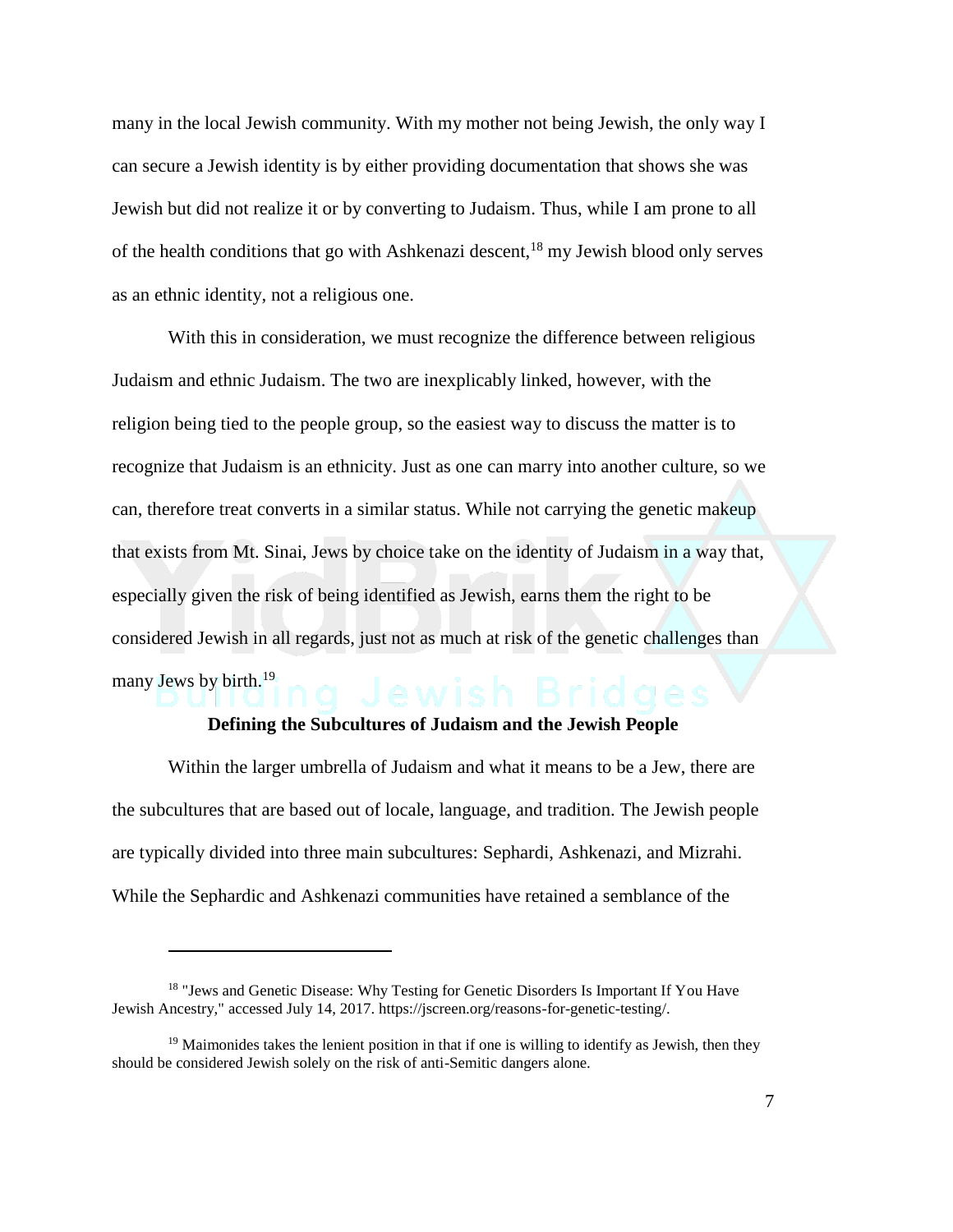Jewish faith and practice in their cultural heritage, the Mizrahi Jewish people abdicated much of their Jewish inheritance in exchange of blending in with the Asian communities.<sup>20</sup> Recent trends and popularity in Judaism and Jewish culture have permitted a resurgence of Asian Jewish people that identify with both Asian and Jewish practice, thus influencing future Jewish living and continued traditions.<sup>21</sup> As a result, a different approach to reach the Jewish people is needed, one that engages all of the Jewish subcultures and through embracing traditions and customs represents a form of Judaism itself.

A prime example that can be used from the field research is that of Pesach: while Sephardic Jewish people will eat rice and beans, only avoiding leavened foods, the Ashkenazi Jewish people avoid all kitniyot<sup>22</sup> as well as chametz.<sup>23</sup> Generally speaking, the main differences between these three groups tie into the level of observance or commitment to the mitzvoth. Ashkenazi are more stringent in general,<sup>24</sup> with Sephardi having a more laid-back yet observant approach, and Mizrahi still defining who they want to be. There is a display at the Skirball Museum in L.A. that

<sup>20</sup> Helen Kiyong Kim and Noah Samuel Leavitt, *Jewasian: Race, Religion, and Identity for America's Newest Jews*, *Studies of Jews in Society* (Lincoln: University of Nebraska, 2016).

 $21$  Ibid.

 $22$  Rice, legumes, etc., that historically could have been cross-contaminated with leavened products.

<sup>&</sup>lt;sup>23</sup> Leavened items or those containing leavening agents.

<sup>&</sup>lt;sup>24</sup> Thus the notion that many are "Ashkenazi all year round except during Pesach, when they are Sephardic," since the level of commitment is easier to bear.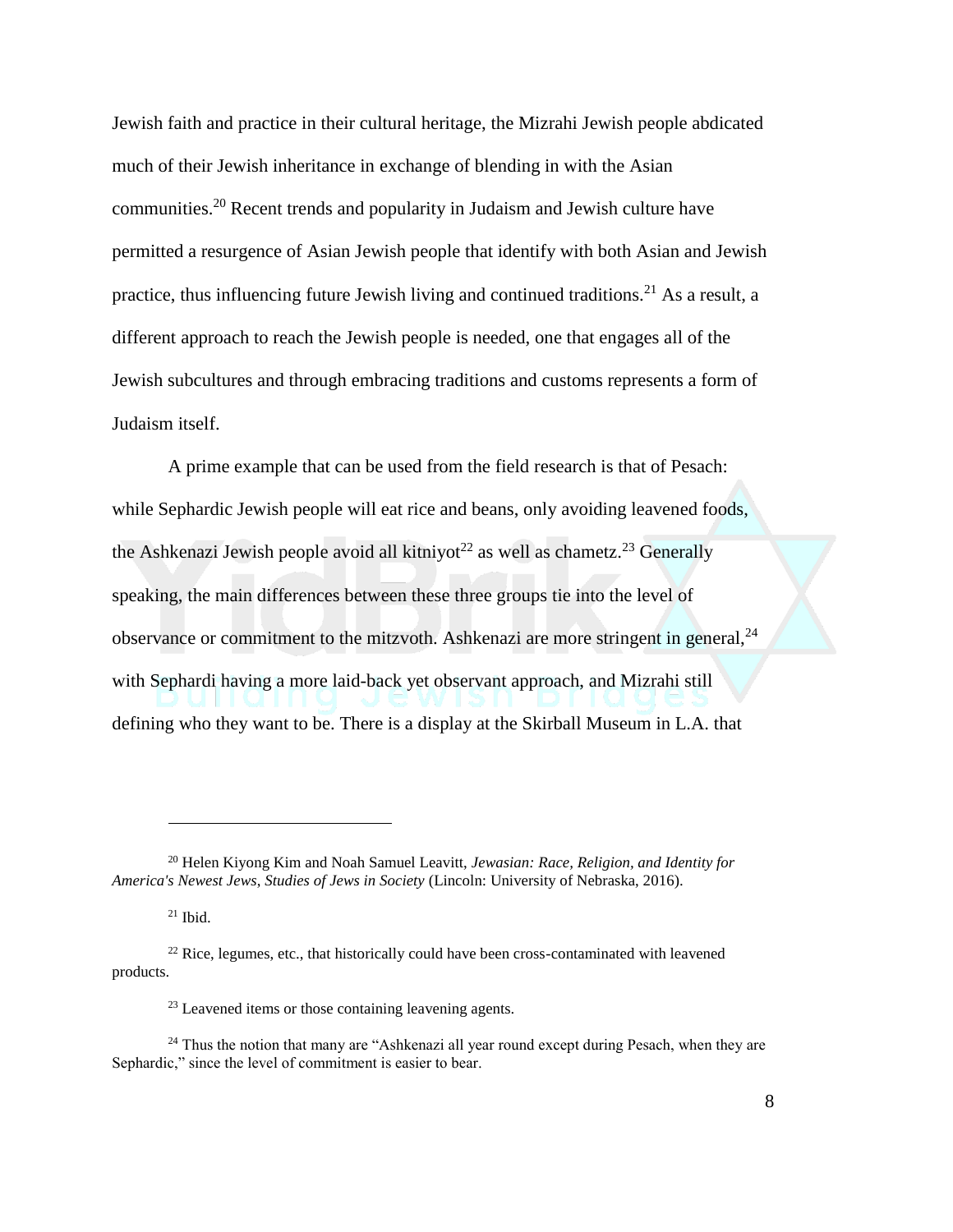depicts a Jewish synagogue discovered in the Eastern areas a long time ago.<sup>25</sup> Alongside the impressions of traditional Jewish art were the Zodiac symbols and engravings of Zeus, etc. This is an excellent example of the type of assimilation that occurred. Those that keep Shabbos and keep the mitzvoth typically retain their Jewish identity, while those that do not lose their identity. The notion that JewAsian is an upcoming trend and expanding serves of crediting the Jewish hopes that the Messiah will return soon.<sup>26</sup> Each of these main subcultures brings forth different tastes, musical styles, and traditions, yet are still essentially "Jewish" in one form or another. To best understand how the community is, one must participate and observe them as well as their surroundings.

#### Culture within Culture

While these three main subcultures are the most popular, the truth is that for every culture, there is a Jewish companion culture. In order to survive the thousands of years of persecution, the Jewish people have had to learn how to adapt and keep their Judaic tradition and identity alive. As a result, Jewish music in Spain sounds like Spanish flamenco, whereas Middle European (Yiddish) music will be more like Colallia, $^{27}$  including the klezmer in a variety of quick to slow paced tunes. In each culture are two extremes: liberal and traditional. The traditionalists maintain their

<sup>25</sup> Jonathan Esterman, *Dmin 726 Field Research Experience Report* (Portland, OR: Portland Seminary, 2017).

<sup>&</sup>lt;sup>26</sup> One of the main prophecies the Messiah will fulfill is bringing every Jew back to Israel and revealing their tribal identity (currently, all that is known for tribes is Cohen, Levi, and Davidic line – everyone else is assigned "generic Judah" due to the rest of the tribes being lost, even as far out as Ethiopia).

<sup>27</sup> Jewish klezmer band.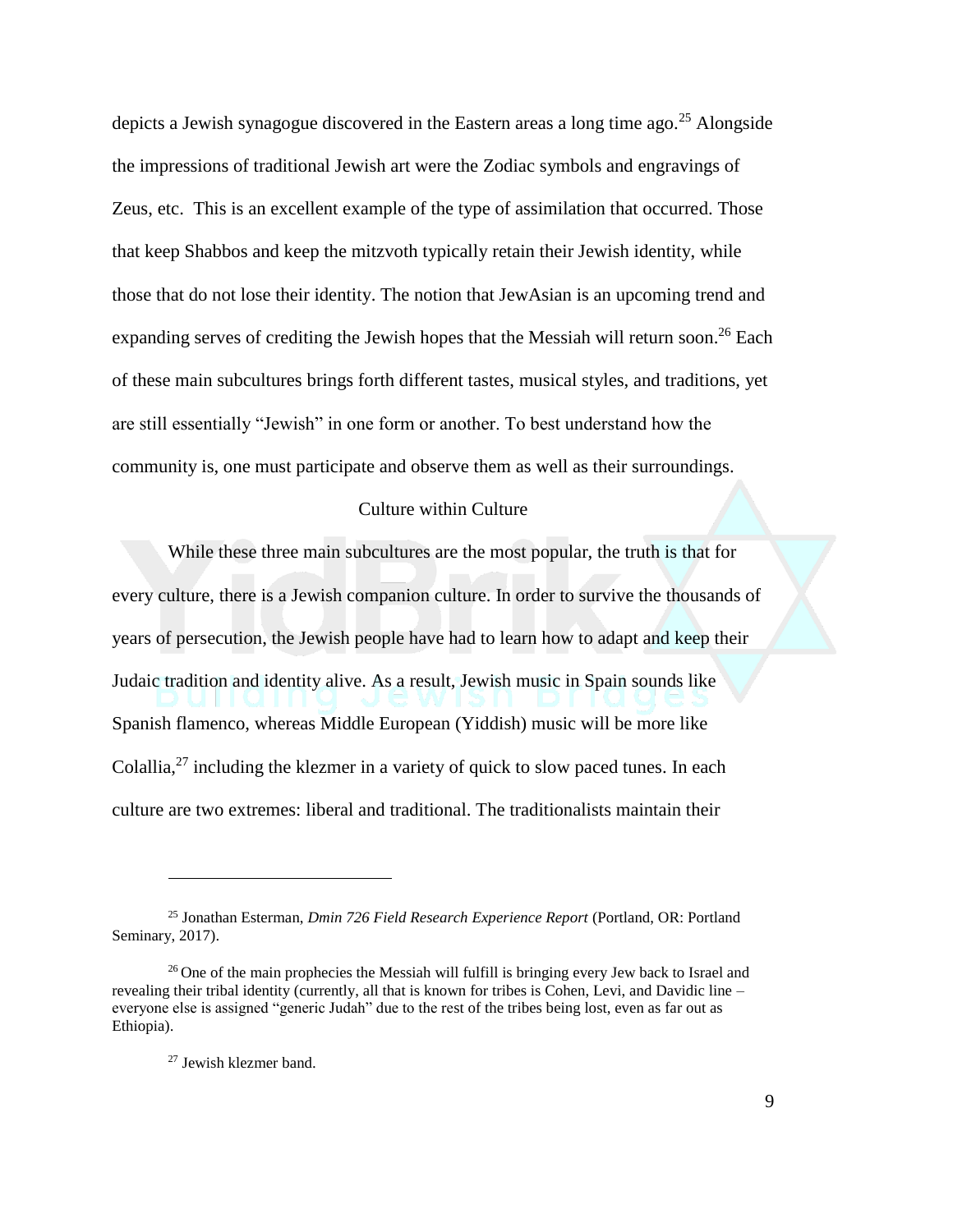Jewish and local cultural essence, serving as a living time capsule, while the liberals will push boundaries to have a cross-cultural existence that sometimes abandons both the Jewish and local cultures altogether.<sup>28</sup> The best media example of this is *Seinfeld*, a show about nothing that was really about everything, showing the idiosyncrasies of life through a very Jewish lens (*Friends*, as well, has some unique Jewish moments that are easily overlooked).<sup>29</sup> In fact, NBC nearly did not air *Seinfeld* out of concern of it being "too Jewish," and it ended up being Middle America that enjoyed the program this most.<sup>30</sup> Additionally, the American Jewish culture has a blend of assimilation in which certain items are adopted from secular or pagan practices and "made Jewish," so to say. This practice of appropriation is best known for certain meals and traditions, such as the "lox and bagel"<sup>31</sup> or the fedora that Orthodox men will often wear.<sup>32</sup> Since American Jews typically identify as ethnically or culturally Jewish and not religiously Jews, Jewish practices will be blended with other practices, resulting in gifts given at Chanukah, "Chanukah" trees in the homes of some, etc. What can be historically observed is that the Jewish culture will typically take on observances, a "look and feel,"

<sup>28</sup> Telushkin.

 $\overline{a}$ 

<sup>32</sup> Esterman.

<sup>29</sup> Jennifer Keishin Armstrong, *Seinfeldia: How a Show About Nothing Changed Everything* (New York: Simon & Schuster, 2016).

<sup>30</sup> John M. Efron, *The Jews: A History* (New York: Routledge, 2009).

<sup>31</sup> Yehuda Shurpin, "Why Do Jews Eat Lox and Bagels?," accessed April 21, 2017. http://s.yonitu.de/2ods0VN.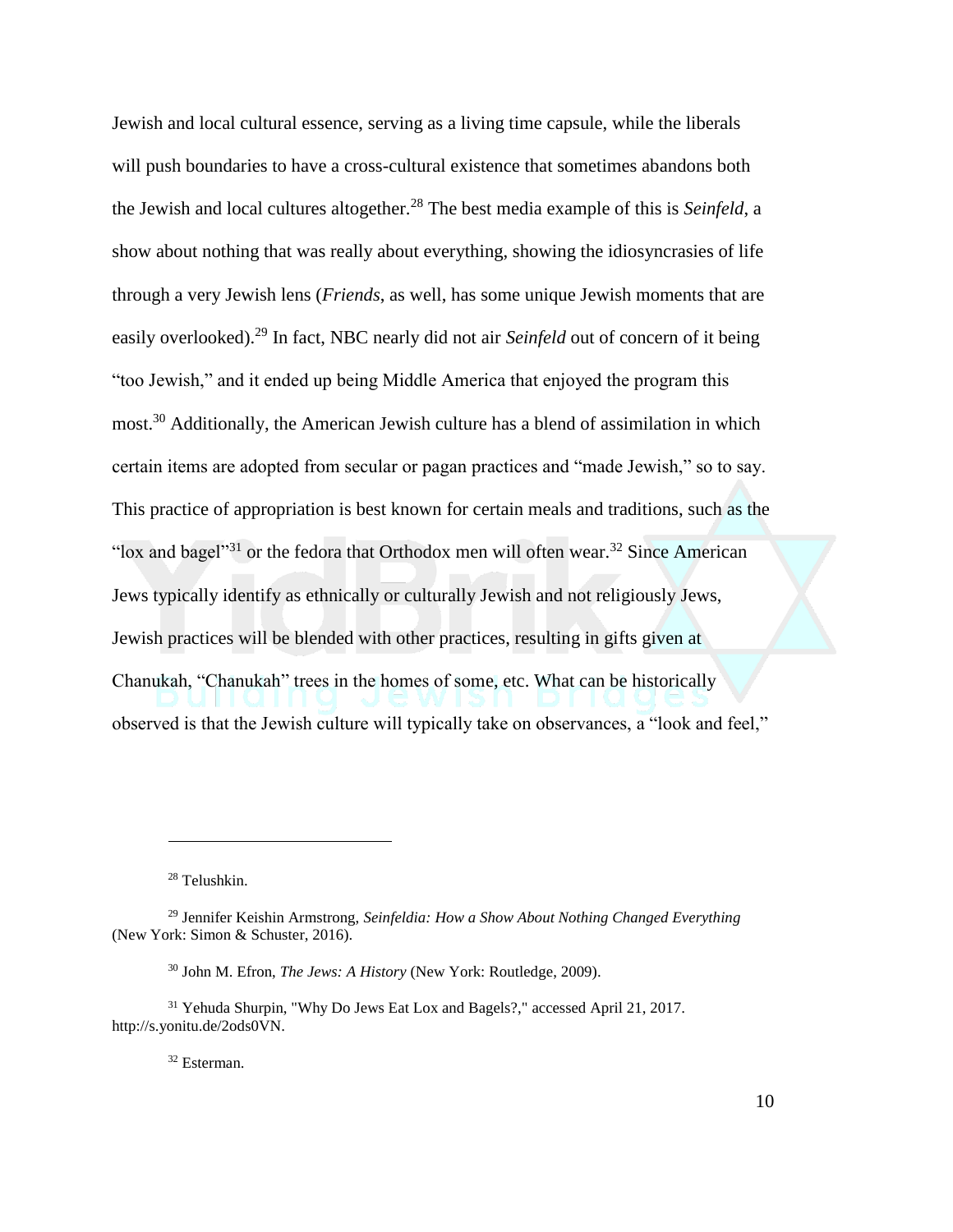of the parent culture it dwells in.<sup>33</sup> A great example of both extremes are the Jewish Community Centers. JCCs serve as hubs of operation for the entire community and will feature both very observant events and very non-observant events.<sup>34</sup> Modesty is important in Orthodoxy and the JCC will have members that are less than Orthodox in appearance.<sup>35</sup> Thus, within the very central life of American Judaism, there is great diversity in practice and tradition. This diversity creates a challenge when it comes to practice and how to respect the differences found within the great spread of contemporary Jewish life.

#### Practical Faith Models

Until this point, our discussion has been focused primarily on the ethnic part of the Jewish people. As addressed, however, both Judaism and the Jews are inseparable, and thus we must look at the religious (Judaism) aspect of the Jewish people as well. Within Judaism, it is said, via tradition, that there are three things that determine legality and religious observance: (i) Torah, (ii) Talmud, and (iii) family tradition. If a tradition is practiced for four generations, it gains the same required observance as rabbinic

<sup>33</sup> Aaron J. Hahn Tapper, *Judaisms: A Twenty-First-Century Introduction to Jews and Jewish Identities* (Oakland: University of California Press, 2016), 115.

<sup>34</sup> "About Us," MJCC, accessed July 14, 2017. http://www.oregonjcc.org/about-us.

<sup>&</sup>lt;sup>35</sup> Many Orthodox opinions concur that men should not witness, outside of their spouse and immediate family, women wearing pants, skirts above knees, sleeves above elbows, v-neck or low swoop, hair (married women wear head coverings or wigs), etc. Additionally, women dancing or singing is generally not accepted. While these standards exist, especially in Portland, OR, there is also acceptance of modern times and a relaxed standard at the JCCs to permit all walks of Judaism to engage each other in peace.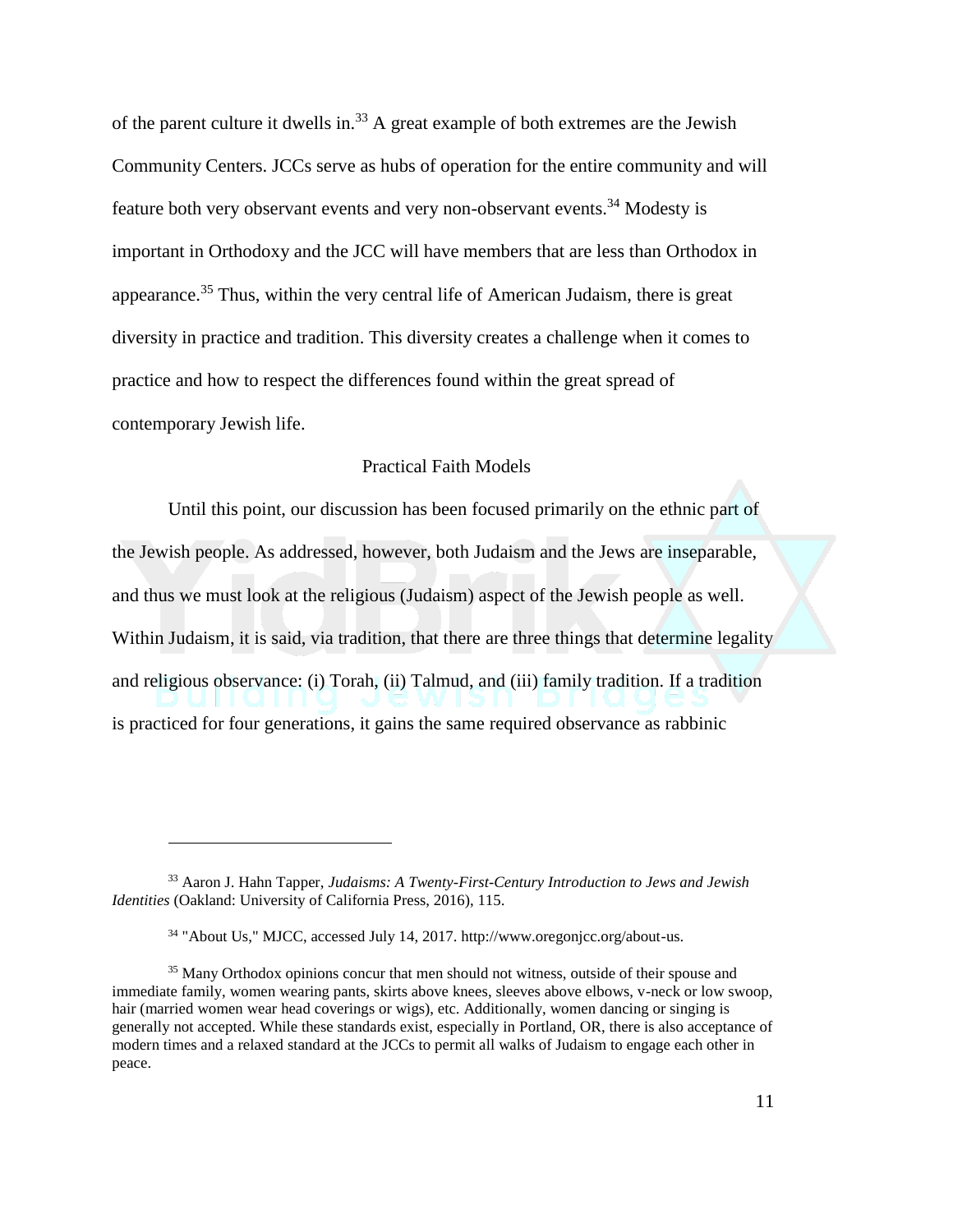commentary and instruction.<sup>36</sup> As a result, Judaism is both quite diverse in its practice and also very restrictive in what can be practiced, careful to ensure that there are no traditions that lead to assimilation and death of what it means to be Jewish. Thus, while there are great differences between the "big three" versions of practiced faith,  $37$  there are limits in which no Jewish individual will attempt to cross. The limits that none of the main branches of Judaism will cross is summarized in Maimonides *Thirteen Principles of the Faith.* These thirteen principles are the basis of which every form of Judaism must adhere to in order to be Jewish and offer a place in the *olam habba*. <sup>38</sup> The principles are the essence of Judaism, and as a result, make perfect sense. The application, however, is transferred via tradition and practice. One key issue for the Jewish people is Jesus. For them, to accept Jesus as  $G-d$  is idolatry,<sup>39</sup> to declare him the

# I

<sup>36</sup> It is good to note that such is not a necessarily an endorsement, but rather a tradition in and of itself. As a result, Judaism can be infinitely complex when trying to determine the difference between legality of halakha compared to tradition. This is one of the many reasons that the Talmud is still in the process of writing today in the category called "Responsa," in which modern rabbis weigh in on new applications of ancient law.

<sup>37</sup> Orthodox, Conservative, and Reform hold these positions. Orthodox is the oldest in rabbinical Judaism, with Conservative trying to find a middle ground of practice and leniency with the Law, and Reform abdicating most of its Jewishness, only to have to slowly add things back in because of the risk of assimilation.

<sup>38</sup> *World to Come*. This topic is a core part of Jewish Mysticism (Kabbalah) and is best addressed in its own discussion and essay.

 $39$  The Decalogue (Ten Commandments/Words) says that no earthly image can be made of G-d, and that such is an idol. Additionally, Numbers 23:19 declares that G-d is not a man. Lastly, the notion of a man-god was popular in Greek mythology and it is believed that the Hellenist influence led to the deistic view of Jesus.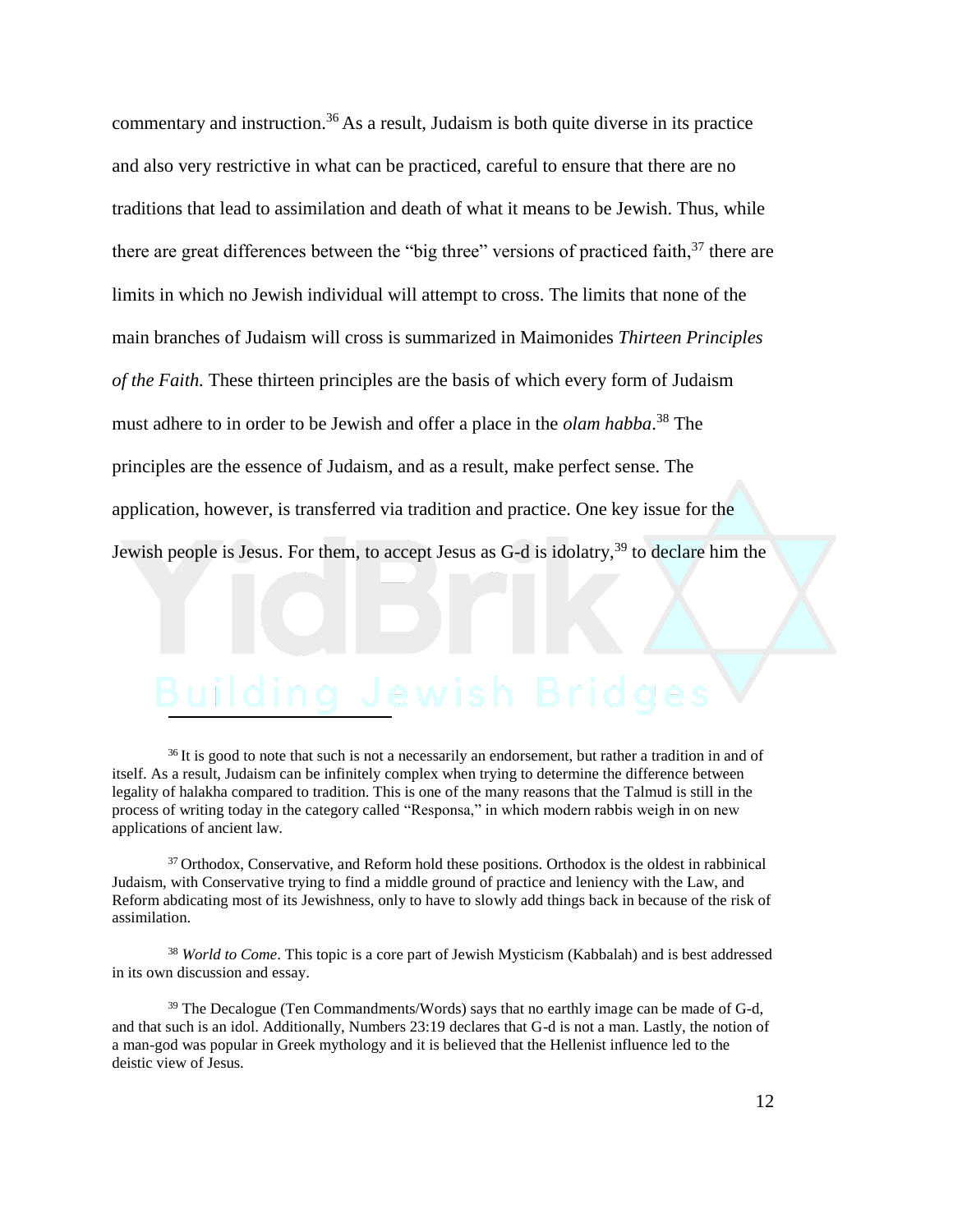Messiah is contrary to prophecy<sup>40</sup> and lineage,<sup>41</sup> and to assert a Trinity is polytheistic.<sup>42</sup> There have been efforts to attempt to say that Christians worship the same G-d, but those efforts are still very much in progress.<sup>43</sup> What is asserted is that a Jew cannot believe in Jesus or they will lose their place in the *World to Come*. On the other end, a Gentile can profess a pagan belief that results in ethical monotheism and is less severely judged, and in some cases even welcomed in the afterlife.<sup>44</sup> It is even acknowledged that a Jewish individual must be careful of the friendships they keep so that one is not led astray from the Jewish faith. For example, some rabbis will not permit their children to make friends with children of other religions until they are well past adult life and firm in their religious foundation so that they are not tempted by other religions.<sup>45</sup>

As a result, there is a clear tolerance for many levels of observance, but it is dependent on which point of view is being considered. For the Orthodox, the

Conservative and Reform movements are not Jewish, but rather Jew-*ish*. For the

#### <del>J</del>ewish Br į

<sup>40</sup> Jews believe that the main prophecies which the Messiah will fulfill were not met: world peace, all the Jews in Israel, and worldwide worship of HaShem. The miracles of Jesus only serve to confirm his role as a false prophet, in reference to Deuteronomy 13:1-3.

<sup>41</sup> The Kingly Messiah is a Talmudic, not biblical, belief. Nonetheless, there are prophecies that allude to this figure. One of the prophecies is that the Messiah will be from the line of David. However, Jeconiah and his descendants were cursed from ever being king again, and both of Jesus' parents are from that particular lineage.

<sup>42</sup> The term "*echad*" is Hebrew for "*one*." Like the English one, it can mean "singular" or "in unity." Within a context, *echad* is in unity if there are multiple pronouns. However, HaShem continually says that "He alone is G-d" and Shema (the definitive identity of Jewish life and practice), Deuteronomy 6:4, uses *echad* in the singular perspective.

<sup>43</sup> Leo Trepp, *Judaism: Development and Life* (Belmont, CA: Wadsworth, 2000), 201.

<sup>44</sup> Rabbi Gadi Levy, (Portland, OR: 2017).

<sup>45</sup> Rabbi Gadi Levy, *Friends of Other Faiths* (MJCC: 2017).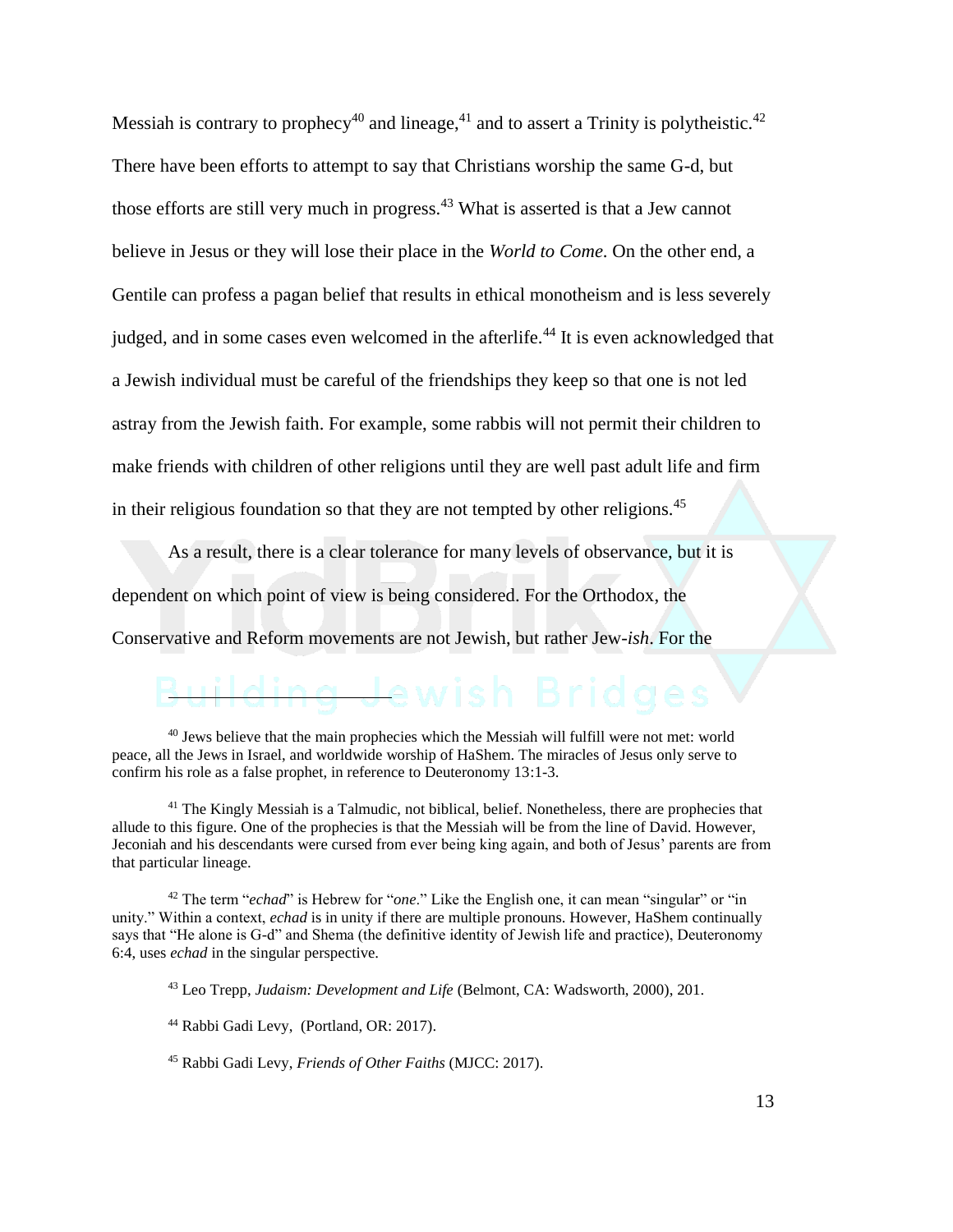Reform, they all are Jewish. Regardless of one's level of observance, however, all the different forms of practiced Judaism reject Messianic Judaism as a Jewish denomination and instead contend that it is a Pentecostal movement of Christianity, and the term Hebrew Christian is better utilized. This is an important clarification for the church as a collective whole to recognize: while Jews are willing to work with Gentiles who choose to be Christian, they are not willing to be around efforts of evangelism or any activities that could lead to missionizing or attempting to convert Jews.

#### **Conclusion**

Judaism has surprisingly survived thousands of years of persecution and attack. In a world where assimilation is a valued decision, the Jewish people have been firm in their observance of tradition in order to remain separate and unique among the nations. It is this approach, exemplified by the cross-cultural observance of the mitzvoth and Shabbos, which shows the world what the Jewish people are: the people of a book and a tradition that transcends the commonplace. Despite the history of antisemitism,<sup>46</sup> and despite the staggering numbers of their minority, the Jewish people are some of the most influential thinkers, tinkerers, and leaders in the contemporary (and historical) world.<sup>47</sup> All of Judaism is closely tied, however, to its religious framework, and as a

<sup>46</sup> Rabbi Kalman Packouz, "The Reason for Anti-Semitism," Aish, accessed June 20, 2017. http://www.simpletoremember.com/articles/a/reason-for-anti-semitism/.

<sup>47</sup> Rabbi Yosef Mizrachi, "What Are All These Strange Customs?," accessed July 13, 2017. https://www.youtube.com/watch?v=-mDha44q\_us.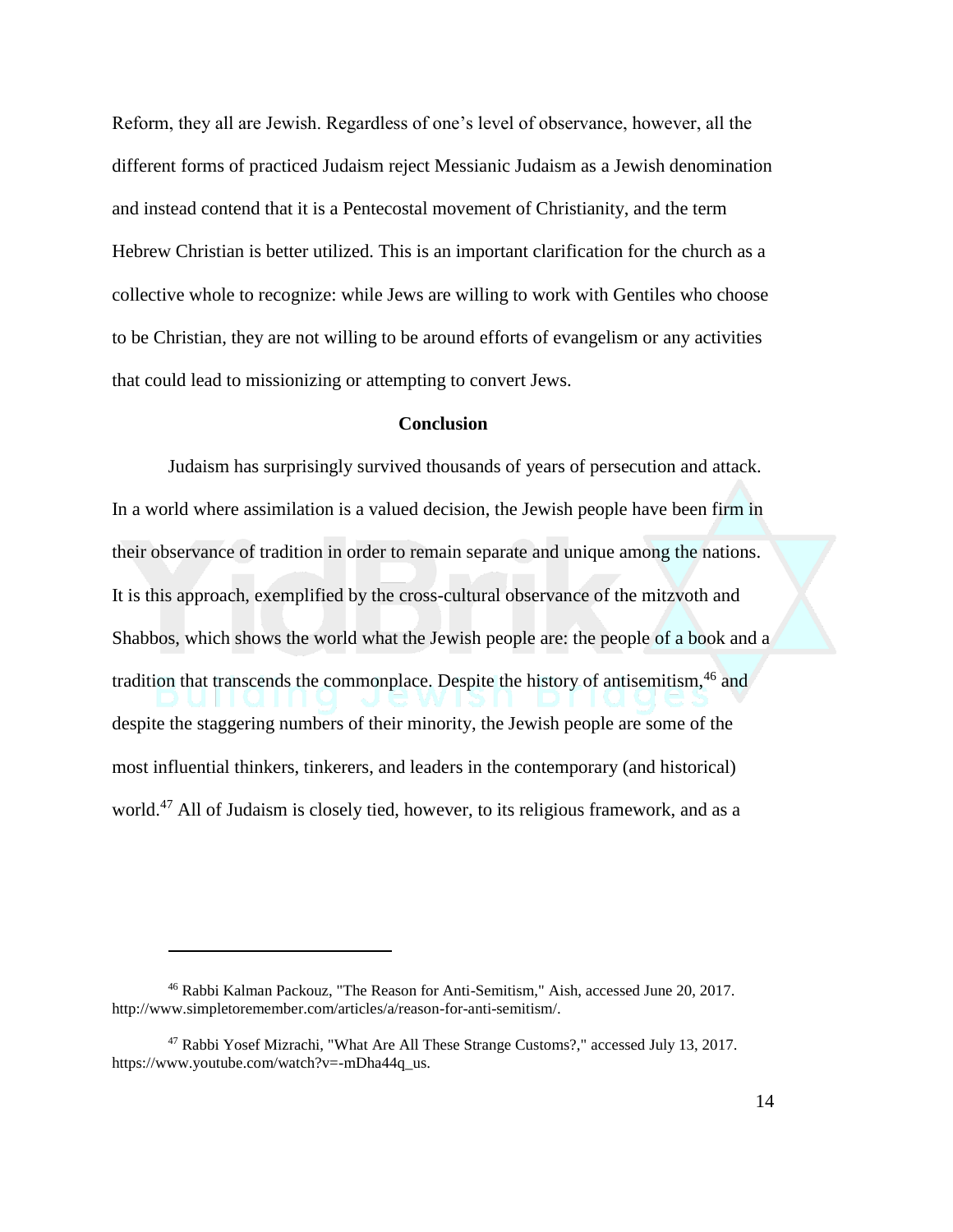result, one must accept Judaism as a whole, both people, and faith, ethnos and praxis, not piecing it out part by part.<sup>48</sup>

In every generation, in every culture, and in every land are the Jewish people, living as part of the culture yet retaining their own distinctive flavor that is in synchronicity with every other Jew across the globe. There is a place for the Jewish individual, where they are an observant Jew or not. That is a universal faith tradition and the true definition of what it means to be multicultural, finding a great diversity within its own unity. In the context of providing a bridge between Christians and the Jewish people, the following appendix will help with a practical application, but the theoretical framework must be clearly understood: the diversity within Judaism and the Jewish people results in a modicum of tolerance and acceptance of other people and differing faith traditions. This tolerance, however, is best defined in the "coexist" bumper sticker: Jews are willing to engage in discussion with Christians, but only to the degree of getting along. As has been made clear in the field research, the Jewish people can only engage and work with Christians if the mindset of "Jews needing Jesus" is dropped from the theology of Christianity.<sup>49</sup> All recommendations and aimed personal changes reflect this understanding: Judaism must be treated as an equal solution for the Jews as Christianity can be considered a Noachide movement for the Gentiles. Such an

<sup>48</sup> As a result of this, Judaism is a religious culture, not simply a religion or a culture. While less observant Jewish people may not follow mitzvoth or shabbos as strictly as those who are more observant, or a conservative event may offer shrimp as an appetizer, the Jewish people as a whole have a collective identity with their Torah and dietary laws. This also includes the Oral Torah, found in the Talmud, as part of Torah.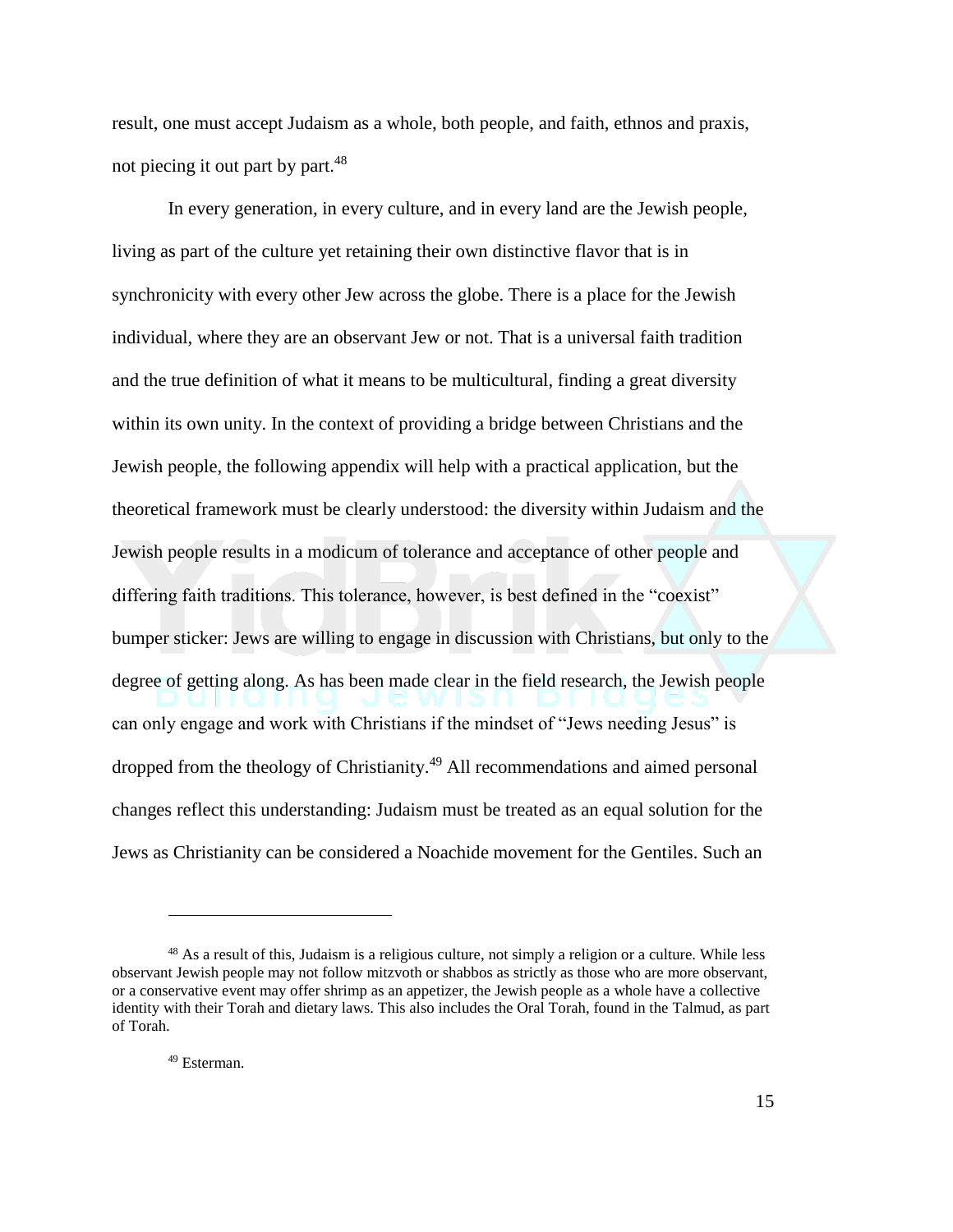idea is quite possible, at least from a Jewish perspective, as the Jewish people already have such a diverse view of the world to cover every nation, tongue, and tradition, thereby allowing the Jewish people to be distinct and free of assimilation while simultaneously engaging the contemporary cultures in such a fashion that it only enriches the Yiddishkeit<sup>50</sup> that many a Jew remains proud to have.



<sup>50</sup> Jewish heritage.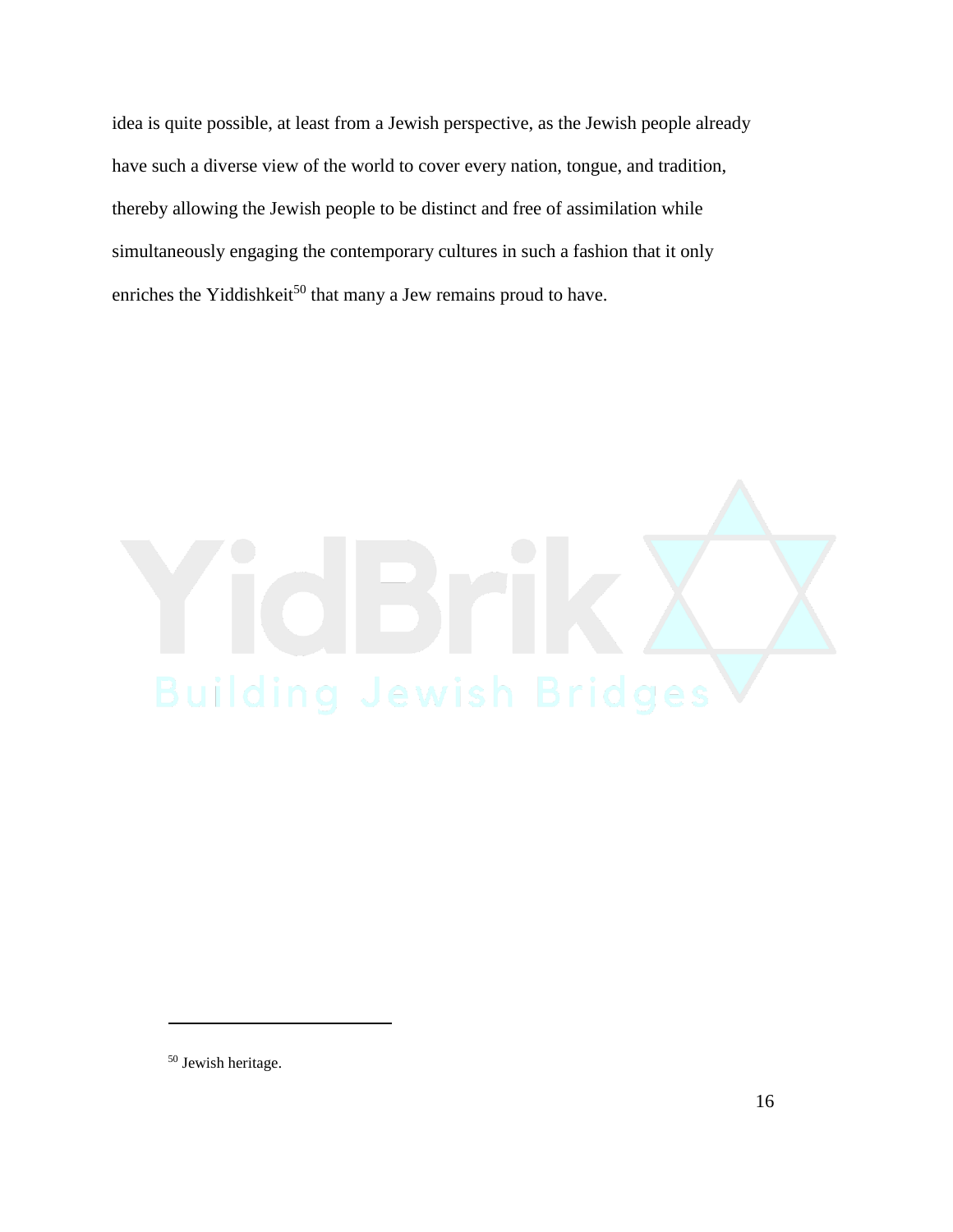### **Bibliography**

- "About Us." MJCC. Last modified 2017. Accessed July 14, 2017. [http://www.oregonjcc.org/about-us.](http://www.oregonjcc.org/about-us)
- "Ancestry DNA Testing." 23andMe. Last modified 2017. Accessed July 14, 2017. [https://www.23andme.com/dna-ancestry/.](https://www.23andme.com/dna-ancestry/)
- "Jews and Genetic Disease: Why Testing for Genetic Disorders Is Important If You Have Jewish Ancestry." Last modified 2017. Accessed July 14, 2017. [https://jscreen.org/reasons-for-genetic-testing/.](https://jscreen.org/reasons-for-genetic-testing/)
- "Vital Statistics: Jewish Population of the World (1882 Present)." Jewish Virtual Library. Last modified 2017. Accessed July 13, 2017. [http://s.yonitu.de/2sVphP3.](http://s.yonitu.de/2sVphP3)
- Armstrong, Jennifer Keishin. *Seinfeldia: How a Show About Nothing Changed Everything*. New York: Simon & Schuster, 2016.
- Efron, John M. *The Jews: A History*. New York: Routledge, 2009.
- Esterman, Jonathan. *Dmin 726 Field Research Experience Report*. Portland, OR: Portland Seminary, 2017.
- Isaacs, Ronald H. *Becoming Jewish: A Handbook for Conversion*. New York: Rabbinical Assembly, 1993.
- Kim, Helen Kiyong and Noah Samuel Leavitt. *Jewasian: Race, Religion, and Identity for America's Newest Jews*. Studies of Jews in Society. Lincoln: University of Nebraska, 2016.
- Levy, Rabbi Gadi. Edited by Jonathan Esterman. Portland, OR, 2017.
- Levy, Rabbi Gadi. *Friends of Other Faiths*. Edited by Jonathan Esterman. MJCC, 2017.
- Mizrachi, Rabbi Yosef. "What Are All These Strange Customs?" Last modified 2016. Accessed July 13, 2017. [https://www.youtube.com/watch?v=-mDha44q\\_us.](https://www.youtube.com/watch?v=-mDha44q_us)
- Packouz, Rabbi Kalman. "The Reason for Anti-Semitism." Aish. Last modified 2017. Accessed June 20, 2017. [http://www.simpletoremember.com/articles/a/reason](http://www.simpletoremember.com/articles/a/reason-for-anti-semitism/)[for-anti-semitism/.](http://www.simpletoremember.com/articles/a/reason-for-anti-semitism/)
- Shapiro, Ken. "Worldperfect: The Jewish Impact on Civilization." Live Q&A. Portland, OR, January 29, 2017.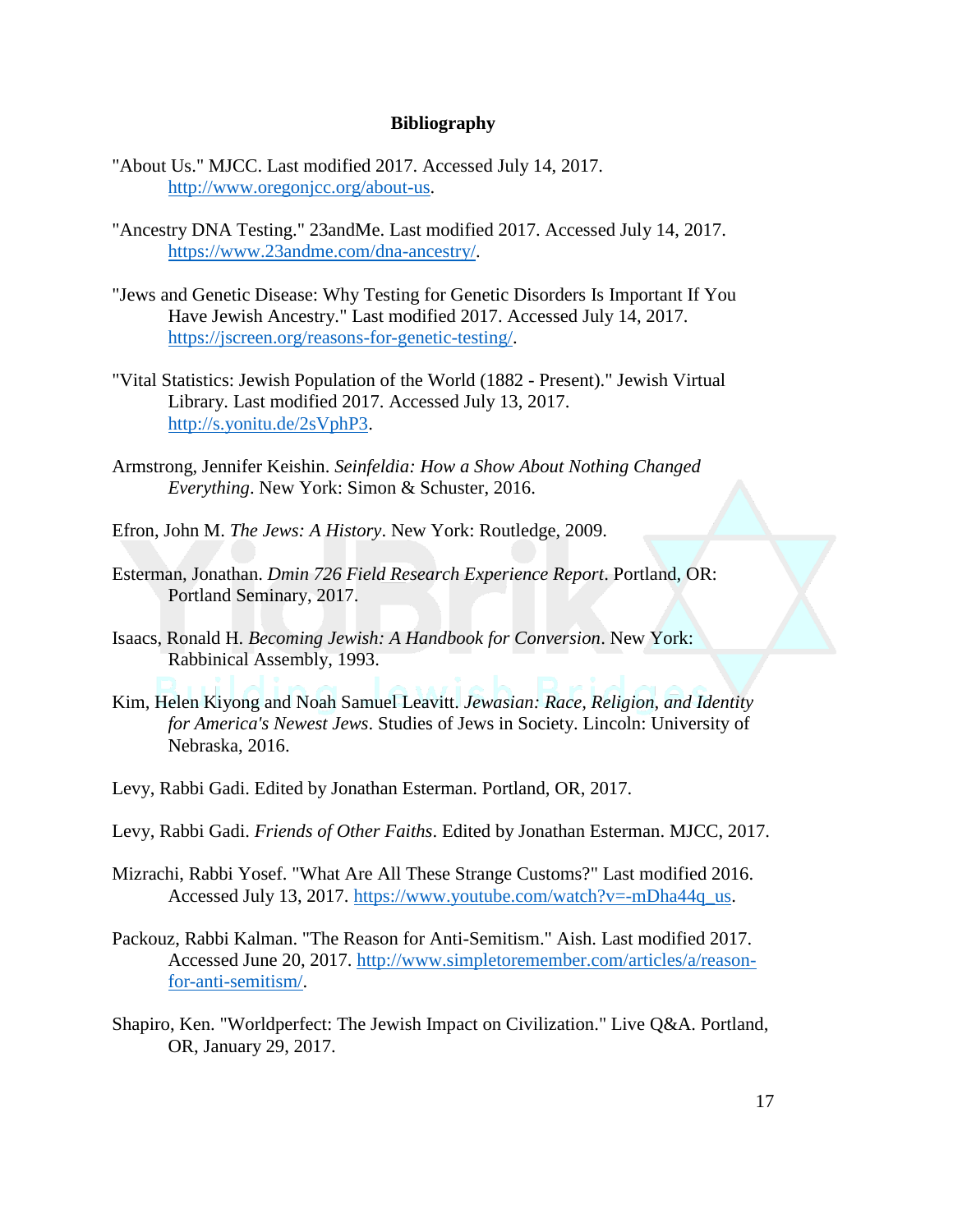- Shurpin, Yehuda. "Why Do Jews Eat Lox and Bagels?" Last modified 2017. Accessed April 21, 2017. [http://s.yonitu.de/2ods0VN.](http://s.yonitu.de/2ods0VN)
- Tapper, Aaron J. Hahn. *Judaisms: A Twenty-First-Century Introduction to Jews and Jewish Identities*. Oakland: University of California Press, 2016.
- Telushkin, Joseph. *Jewish Literacy: The Most Important Things to Know About the Jewish Religion, Its People, and Its History*. Revised ed. New York: William Morrow, 2008.

Trepp, Leo. *Judaism: Development and Life*. Belmont, CA: Wadsworth, 2000.

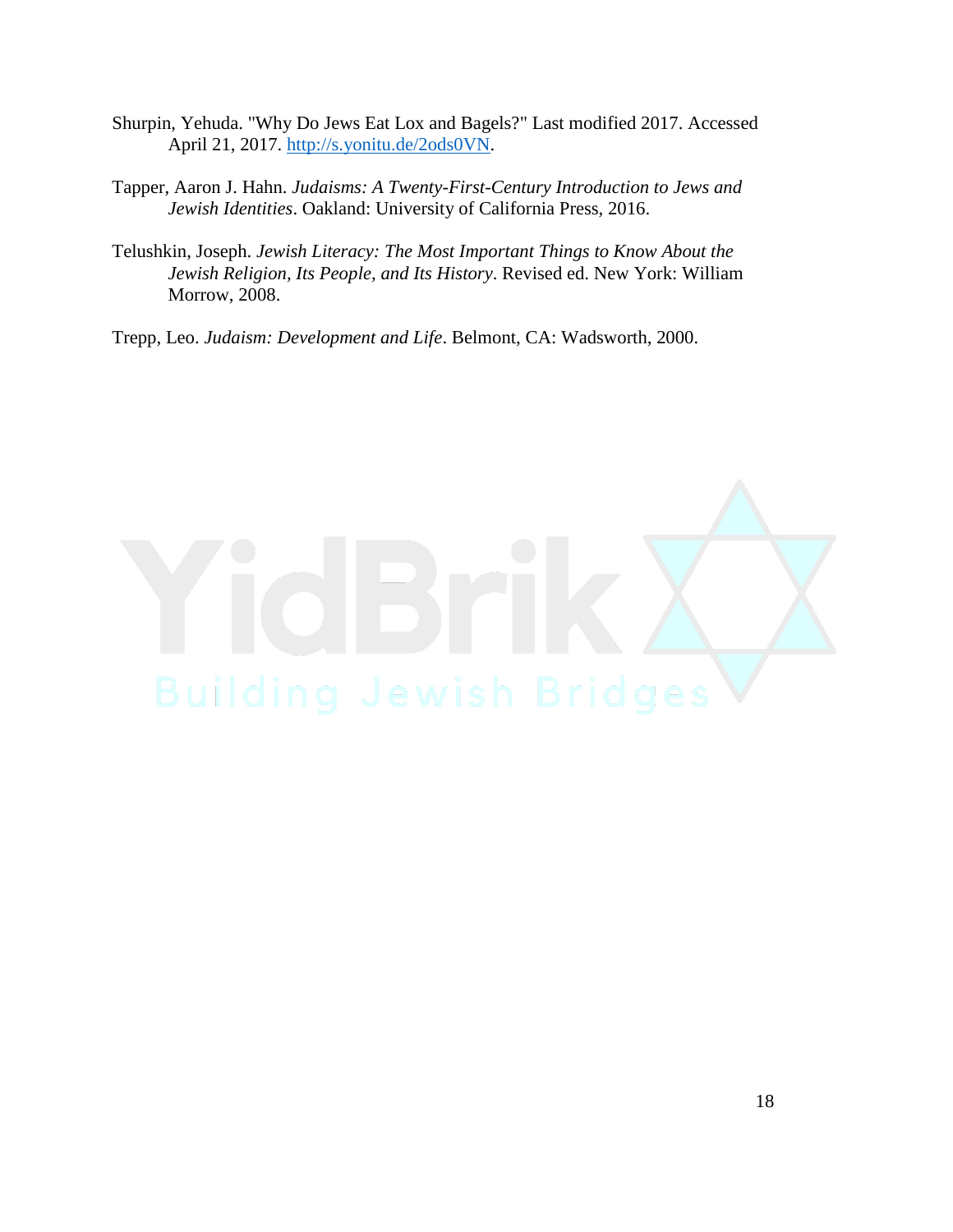#### **Appendix I: Practical Application Addendum**

Having gone through this module and participating with the Portland Kollel and different groups, it is clear that while Judaism may be diverse in its practice,  $51$  it is clearly different when it comes to the foundational elements that comprise religion. It is in that framework that Judaism keeps its essence, which has kept its purity and avoidance of assimilation: retaining a faith tradition that embraces core concepts. The easiest Christian comparison is "unity in essentials, diversity in nonessentials." As a result, I discovered that the Jewish people really are a foreign culture to me and that I have much more to learn to be among them, including their norms, forms, and language.<sup>52</sup> My hands-on field research has been instrumental and educating me regarding the depth and breadth of the Jewish culture. Reading and attending lectures can only take one so far – an actual engagement is needed. Unfortunately, for many evangelicals, this engagement is not available. In recognition of this, there is a gap that needs to be filled.

What evangelical Christianity needs is not another "Jews for Jesus" or attempt at Messianic Judaism. Instead, it needs Jewish organizations that are willing to educate evangelicals and partner with them as "brothers-in-arms." There are some groups that do this, but it seems that many evangelicals are unaware of these resources.

<sup>&</sup>lt;sup>51</sup> As this essay covered, there are religious practices and cultural practices that create diversity within Judaism.

<sup>&</sup>lt;sup>52</sup> How to observe, for example, is essentially different. I had always "said" the prayers, when in fact they are to be chanted in a melody. Additionally, the orthodox community has Hebrew as a primary language for all services.